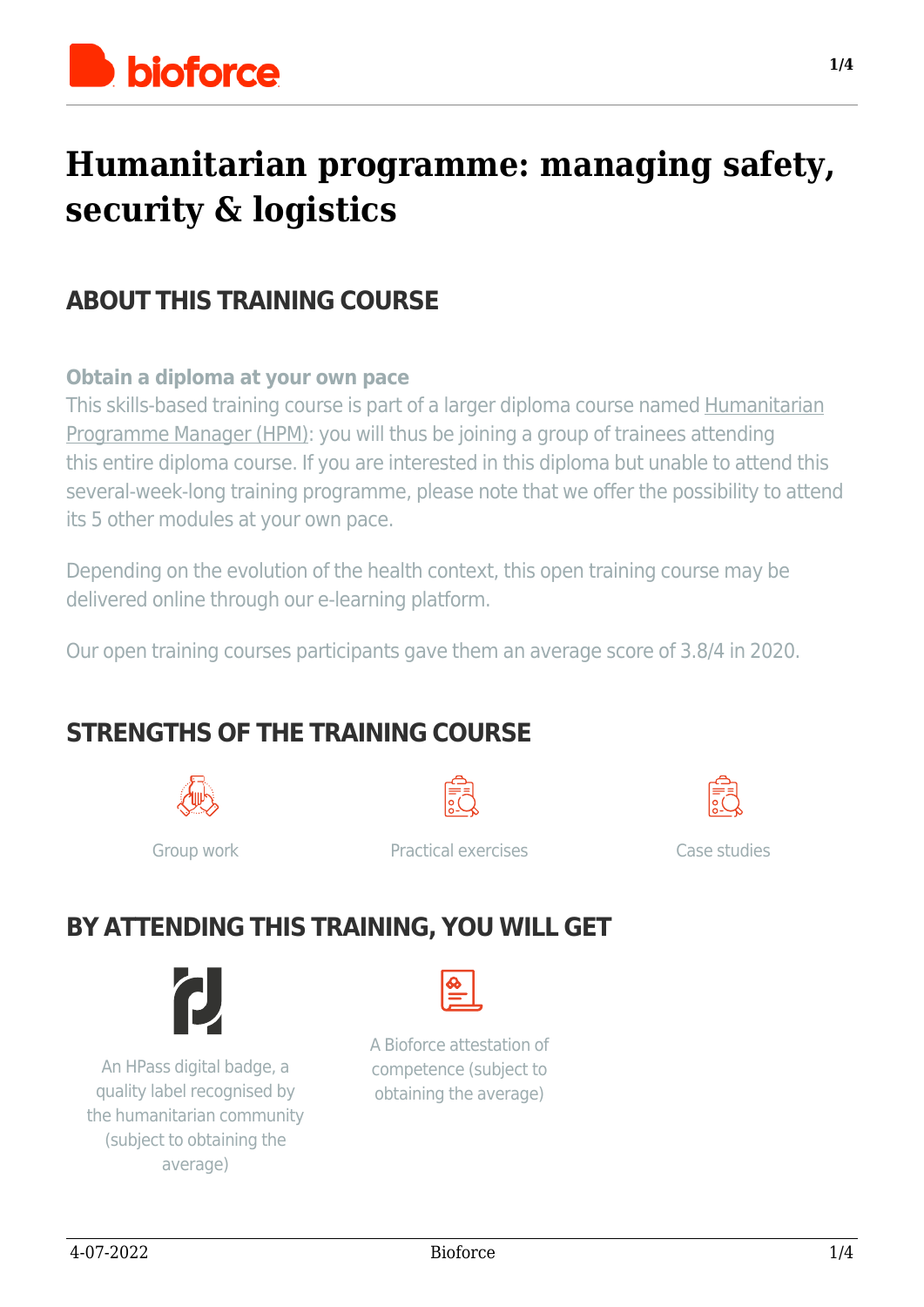

## **[SKILLS TO BE COVERED](#page--1-0)**

By attending this open training course, you will know to:

- Define and implement safety & security measures adapted to a specific context.
- Mitigate the risk and enable the programme implementation in a volatile context
- Understand the different steps of supply chain and the responsibilities of a programme manager in the procurement rollout
- Understand the process of equipment and asset maintenance

## **[TRAINING COURSE PROGRAMME](#page--1-0)**

Managing team safety and security, security management framework, analysis (context, stakeholders and risk) and security strategies and implementation Stress management introduction, accident & incident management Supply chain Equipment maintenance management Exam

## **[PREREQUISITES](#page--1-0)**

#### **Profile**

This training course is for you if you are already working or would like to work as a manager in the humanitarian sector.

#### **Prerequisites**

mandatory Bachelor's degree B.A. English language level required: B2 minimum (according to [European language levels – Self Assessment Grid](https://europass.cedefop.europa.eu/resources/european-language-levels-cefr))

**2/4**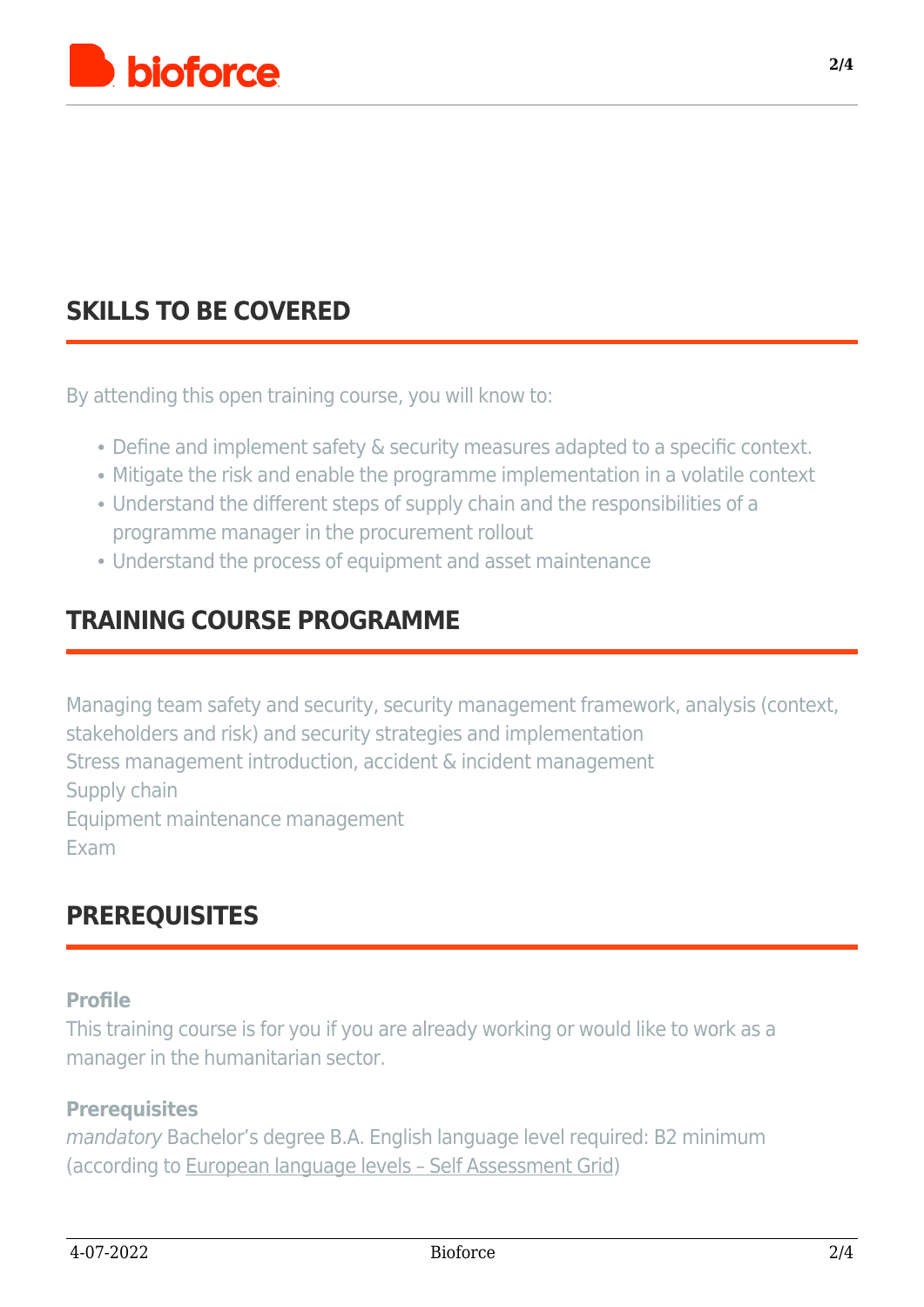

## **[APPLICATION](#page--1-0)**

#### **Step 1: Application**

The deadline for applications is two weeks before the start of a training course. Given the limited number of places for each course, it is preferable to apply as early as possible. If you are receiving support, it is recommended that you apply no later than 3 weeks before the start of the course.

To apply by clicking on the « Register » button below, please have your CV in PDF format. You will then receive an order form to return to us. Your application will be studied once you have completed and returned this order form.

#### **Step 2: Pre-registration**

If your application meets the necessary prerequisites, you will receive a pre-registration email. In order to finalize your pre-registration, you will be asked to pay the full amount of the training fees within a given deadline.

If you benefit from a partial or total coverage of the training (by an OPCA or by your employer), the financing agreement will have to stipulate the amount covered by the organization.

#### **Step 3: Registration**

Once the payment of the training fees or the financing agreement of your OPCA is received, you will receive a final registration email, accompanied by a convocation with all the practical details relating to the training.

### **OUR UPCOMING TRAINING COURSES SESSIONS**



TRAINING PROPOSED BY